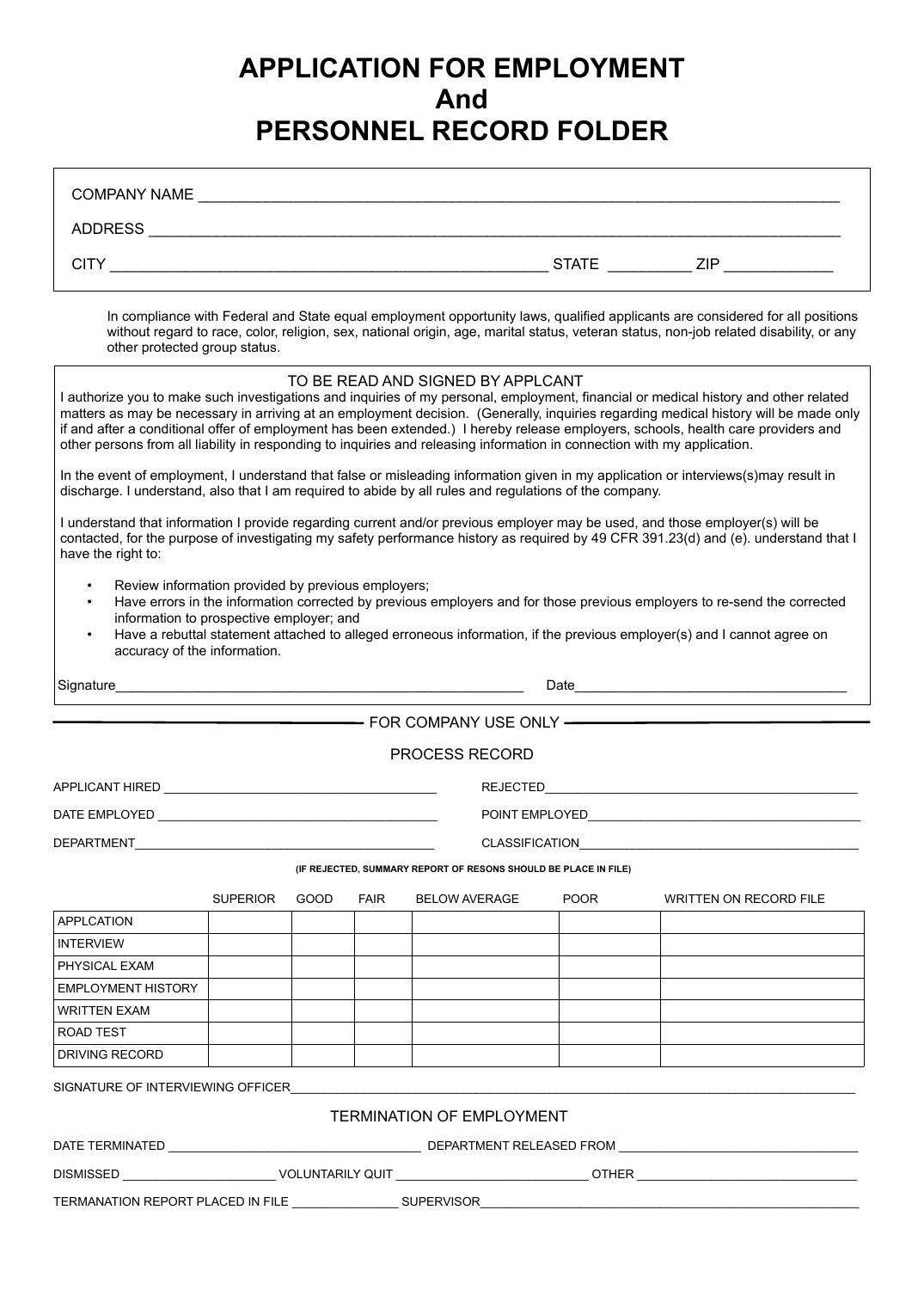#### APPLICANT TO COMPLETE (ANSWER ALL QUESTIONS – PLEASE PRINT)

| ADDRESSES STREET<br><b>FOR THE</b>         |               |              | <b>CITY</b>                                                                                                                                                                                                                   |             | STATE & ZIP CODE HOW LONG?                                                                                                                                                                                                     |  |  |  |  |
|--------------------------------------------|---------------|--------------|-------------------------------------------------------------------------------------------------------------------------------------------------------------------------------------------------------------------------------|-------------|--------------------------------------------------------------------------------------------------------------------------------------------------------------------------------------------------------------------------------|--|--|--|--|
| PAST<br>3 YEARS. STREET                    |               |              | <b>CITY</b>                                                                                                                                                                                                                   |             | STATE & ZIP CODE HOW LONG?                                                                                                                                                                                                     |  |  |  |  |
|                                            | <b>STREET</b> |              | <b>CITY</b><br>(ATTACH SHEET IF MORE SPACE IS NEEDED)                                                                                                                                                                         |             | STATE & ZIP CODE HOW LONG?                                                                                                                                                                                                     |  |  |  |  |
|                                            |               |              | DO YOU HAVE THE LEGAL RIGHT TO WORK IN THE UNITED STATES? UNLOCATED AND RELEASED AND RELEASED FOR RELEASED AND                                                                                                                |             |                                                                                                                                                                                                                                |  |  |  |  |
|                                            |               |              |                                                                                                                                                                                                                               |             | ARE YOU 21 YEARS OF AGE OR OVER?________________DATE OF BIRTH____________________ (ANSWER ONLY IF APPLYING FOR DRIVING POSITION)                                                                                               |  |  |  |  |
|                                            |               |              |                                                                                                                                                                                                                               |             |                                                                                                                                                                                                                                |  |  |  |  |
|                                            |               |              |                                                                                                                                                                                                                               |             |                                                                                                                                                                                                                                |  |  |  |  |
|                                            |               |              |                                                                                                                                                                                                                               |             |                                                                                                                                                                                                                                |  |  |  |  |
|                                            |               |              |                                                                                                                                                                                                                               |             |                                                                                                                                                                                                                                |  |  |  |  |
|                                            |               |              |                                                                                                                                                                                                                               |             |                                                                                                                                                                                                                                |  |  |  |  |
|                                            |               |              | NAMES OF REALITIVES IN OUR EMPLOY LARGE AND A CONTROL CONTROL CONTROL CONTROL CONTROL CONTROL CONTROL CONTROL CONTROL CONTROL CONTROL CONTROL CONTROL CONTROL CONTROL CONTROL CONTROL CONTROL CONTROL CONTROL CONTROL CONTROL |             |                                                                                                                                                                                                                                |  |  |  |  |
|                                            |               |              |                                                                                                                                                                                                                               |             | ARE YOU NOW EMPOYED?________________IF NOT, HOW LONG SINCE LEAVING LAST EMPLOYMENT? ________________                                                                                                                           |  |  |  |  |
|                                            |               |              |                                                                                                                                                                                                                               |             |                                                                                                                                                                                                                                |  |  |  |  |
|                                            |               |              |                                                                                                                                                                                                                               |             |                                                                                                                                                                                                                                |  |  |  |  |
| DESCRIBED IN THE ATTATCHED JOB DESCRIPTION |               |              | PAPER, CONVICTION OF A CRIME WILL NOT NECESSARILY DISQUALIFY YOU FROM CONSIDERATION FOR EMPLOYMENT                                                                                                                            |             | IS THERE ANY REASON YOU MIGHT BE UNABLE TO PERFORM THE FUNCTIONS OF THE JOB FOR WHICH YOU HAVE APPLIED? ( AS                                                                                                                   |  |  |  |  |
|                                            |               |              | <b>MILTITARY STATUS</b>                                                                                                                                                                                                       |             |                                                                                                                                                                                                                                |  |  |  |  |
|                                            |               |              |                                                                                                                                                                                                                               |             |                                                                                                                                                                                                                                |  |  |  |  |
|                                            |               |              |                                                                                                                                                                                                                               |             |                                                                                                                                                                                                                                |  |  |  |  |
|                                            |               |              |                                                                                                                                                                                                                               |             |                                                                                                                                                                                                                                |  |  |  |  |
| DATE:                                      |               |              | <b>EDUCATION</b><br>CIRCLE HIGHEST GRADE COMPLETE 1 2 3 4 5 6 7 8 HIGH SCHOOL: 1 2 3 4 COLLEGE: 1 2 3 4                                                                                                                       |             | LAST SCHOOL ATTENDED AND ANNOUNCED AND ADDRESS AND ALCOHOL AND ANNOUNCED AND ALCOHOL. AND ANNOUNCED AT A LOCAL AND A LOCAL AND A LOCAL AND A LOCAL AND A LOCAL AND A LOCAL AND A LOCAL AND A LOCAL AND A LOCAL AND A LOCAL AND |  |  |  |  |
|                                            |               |              |                                                                                                                                                                                                                               |             |                                                                                                                                                                                                                                |  |  |  |  |
|                                            |               |              | EXPERIENCE AND QUALIFICATIONS - DRIVER                                                                                                                                                                                        |             |                                                                                                                                                                                                                                |  |  |  |  |
|                                            |               | <b>STATE</b> | LINCENSES NO.                                                                                                                                                                                                                 | <b>TYPE</b> | <b>EXPIRATION DATE</b>                                                                                                                                                                                                         |  |  |  |  |
| <b>DRIVER</b><br><b>LICENSES</b>           |               |              |                                                                                                                                                                                                                               |             |                                                                                                                                                                                                                                |  |  |  |  |
|                                            |               |              |                                                                                                                                                                                                                               |             |                                                                                                                                                                                                                                |  |  |  |  |
|                                            |               |              | HAVE YOU EVER BEEN DENIED A LICENSE, PERMIT OR PRIVILAGE TO OPERATE A MOTER VEHICLE                                                                                                                                           |             | $\Box$ YES $\Box$ NO                                                                                                                                                                                                           |  |  |  |  |
|                                            |               |              | HAS ANY PERMIT, OR PRIVILEGE EVER BEEN SUSPENDED OR REVOKED                                                                                                                                                                   |             | $\Box$ YES $\Box$ NO                                                                                                                                                                                                           |  |  |  |  |

\_\_\_\_\_\_\_\_\_\_\_\_\_\_\_\_\_\_\_\_\_\_\_\_\_\_\_\_\_\_\_\_\_\_\_\_\_\_\_\_\_\_\_\_\_\_\_\_\_\_\_\_\_\_\_\_\_\_\_\_\_\_\_\_\_\_\_\_\_\_\_\_\_\_\_\_\_\_\_\_\_\_\_\_\_\_\_\_\_\_\_\_\_\_\_\_\_\_\_\_\_\_\_\_\_\_\_\_\_\_\_\_\_\_\_\_\_\_\_\_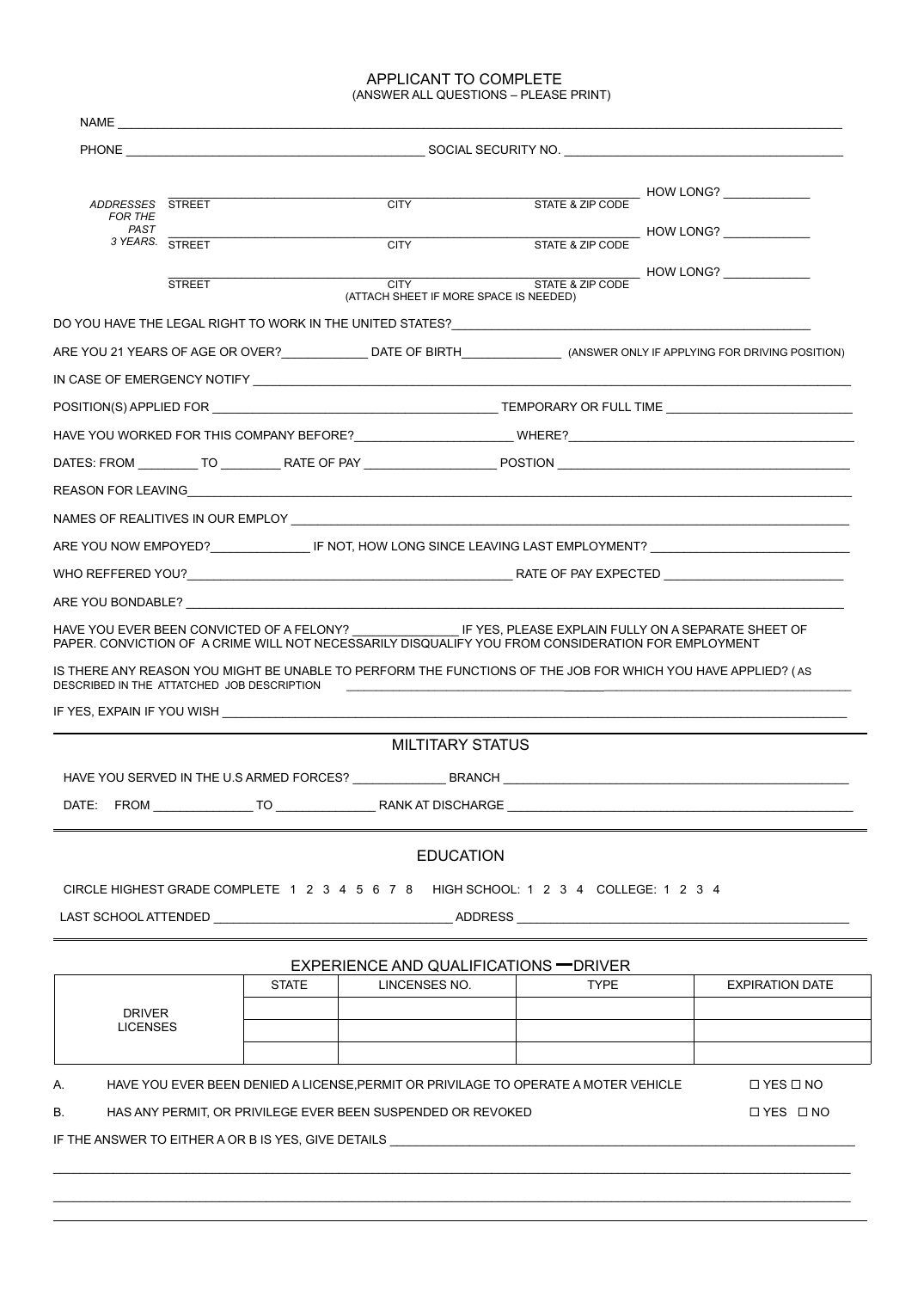## DRIVING EXPERIENCE

| <b>CLASS OF EQUIPMENT</b>                                       |                      | <b>TYPE OF EQUITMENT</b> | <b>DATES</b> |    | APPROX. NO. OF MILES |
|-----------------------------------------------------------------|----------------------|--------------------------|--------------|----|----------------------|
|                                                                 |                      | (VAN, TANK, FLAT, REFER) | <b>FROM</b>  | TO | <b>TOTAL</b>         |
| <b>ISTRAIGHT TRUCK</b>                                          | $LYES$ $\Box$ NO     |                          |              |    |                      |
| <b>TRACTOR AND SEMI TRAILER</b>                                 | $LYES$ $\Box$ NO     |                          |              |    |                      |
| TRACTOR-TWO TRAILERS                                            | $\Box$ YES $\Box$ NO |                          |              |    |                      |
| TRACTOR - THREE TRAILERS                                        | $\Box$ YES $\Box$ NO |                          |              |    |                      |
| IMOTER COACH – SCHOOL BUS □ TYES □ NO<br>More than 8 passengers |                      |                          |              |    |                      |
| IMOTER COACH – SCHOOL BUS □ YES □ NO<br>More than 15 passengers |                      |                          |              |    |                      |
| <b>OTHER</b>                                                    |                      |                          |              |    |                      |

LIST STATES OPERATED IN FOR LAST FIVE YEARS \_\_\_\_\_\_\_\_\_\_\_\_\_\_\_\_\_\_\_\_\_\_\_\_\_\_\_\_\_\_\_\_\_\_\_\_\_\_\_\_\_\_\_\_\_\_\_\_\_\_\_\_\_\_\_\_\_\_\_\_\_\_\_\_\_\_\_\_\_\_\_\_

LIST SPECIAL COURSES OR TRAINING THAT WILL HELP YOU AS A DRIVER\_

WHICH SAFE DRIVING AWARDS DO YOU HOLD AND FROM WHOM?

# EXPERIENCE AND QUALIFICATIONS - PLATFORM

\_\_\_\_\_\_\_\_\_\_\_\_\_\_\_\_\_\_\_\_\_\_\_\_\_\_\_\_\_\_\_\_\_\_\_\_\_\_\_\_\_\_\_\_\_\_\_\_\_\_\_\_\_\_\_\_\_\_\_\_\_\_\_\_\_\_\_\_\_\_\_\_\_\_\_\_\_\_\_\_\_\_\_\_\_\_\_\_\_\_\_\_\_\_\_\_\_\_\_\_\_\_\_\_\_\_\_\_\_\_\_\_\_\_\_\_\_\_\_

\_\_\_\_\_\_\_\_\_\_\_\_\_\_\_\_\_\_\_\_\_\_\_\_\_\_\_\_\_\_\_\_\_\_\_\_\_\_\_\_\_\_\_\_\_\_\_\_\_\_\_\_\_\_\_\_\_\_\_\_\_\_\_\_\_\_\_\_\_\_\_\_\_\_\_\_\_\_\_\_\_\_\_\_\_\_\_\_\_\_\_\_\_\_\_\_\_\_\_\_\_\_\_\_\_\_\_\_\_\_\_\_\_\_\_\_\_\_\_

LIST TYPES OF PLATFORM EXPERIENCE AND YEARS OF EACH \_\_\_\_

LIST PLATFORM EQUIPMENT YOU OPERATE (LIFT, TRUCK, ECT,) \_\_\_\_\_\_\_\_\_\_\_\_\_\_\_\_\_\_\_\_\_\_\_\_

LIST COURSES OR TRAINING IN PLATFORM WORK

# EXPERIENCE AND QUALIFICATIONS - VEHICLE MAINTENANCE

LIST COURSES AND TRAINING IN MAINTENANCE

LIST MAINTENANCE EQUIPMENT YOU CAN OPERATE

# EXPERIENCE AND QUALIFICATIONS  $-$  OTHER

 $\_$  ,  $\_$  ,  $\_$  ,  $\_$  ,  $\_$  ,  $\_$  ,  $\_$  ,  $\_$  ,  $\_$  ,  $\_$  ,  $\_$  ,  $\_$  ,  $\_$  ,  $\_$  ,  $\_$  ,  $\_$  ,  $\_$  ,  $\_$  ,  $\_$  ,  $\_$  ,  $\_$  ,  $\_$  ,  $\_$  ,  $\_$  ,  $\_$  ,  $\_$  ,  $\_$  ,  $\_$  ,  $\_$  ,  $\_$  ,  $\_$  ,  $\_$  ,  $\_$  ,  $\_$  ,  $\_$  ,  $\_$  ,  $\_$  ,

\_\_\_\_\_\_\_\_\_\_\_\_\_\_\_\_\_\_\_\_\_\_\_\_\_\_\_\_\_\_\_\_\_\_\_\_\_\_\_\_\_\_\_\_\_\_\_\_\_\_\_\_\_\_\_\_\_\_\_\_\_\_\_\_\_\_\_\_\_\_\_\_\_\_\_\_\_\_\_\_\_\_\_\_\_\_\_\_\_\_\_\_\_\_\_\_\_\_\_\_\_\_\_\_\_\_\_\_\_\_\_\_\_\_\_\_\_\_\_

LIST ANY TRUCKING, TRANSPORTATION OR OTHER EXPERIENCE THAT MAY HELP IN YOUR WORK FOR THIS COMPANY

LIST COURSES AND TRAINING OTHER THAN SHOWN ELSEWHERE IN THE APPLCATION \_\_\_\_\_\_\_\_\_

LIST SPECIAL EQUIPMENT OR TECHNICAL MATERIALS YOU CAN WORK WITH (OTHER THAN THOSE ALREADY SHOWN) \_\_

## ACCIDENT RECORD FOR PAST 3 YEARS OR MORE (ATTACH SHEET IF MORE SPACE IS NEEDED) IF NONE, WRITE NONE

| <b>DATES</b>          | NATURE OF ACCIDENT<br>(HEAD ON, REAR-END, UPSET,<br>ECT) | <b>FATALITIES</b> | <b>INJURIES</b> | HAZARDOUS<br><b>MATERIAL SPILL</b> |
|-----------------------|----------------------------------------------------------|-------------------|-----------------|------------------------------------|
| <b>LAST ACCIDENT</b>  |                                                          |                   |                 |                                    |
| <b>INEXT PREVIOUS</b> |                                                          |                   |                 |                                    |
| <b>INEXT PREVIOUS</b> |                                                          |                   |                 |                                    |
| <b>INEXT PREVIOUS</b> |                                                          |                   |                 |                                    |
| <b>INEXT PREVIOUS</b> |                                                          |                   |                 |                                    |

#### TRAFFIC CONVIVTIONS AND FORFEITURES FOR THE PAST 3 YEARS (OTHER THAN PARKING VIOLATIONS) IF NONE, WRITE NONE

| LOCATION | <b>DATE</b> | CHARGE | PENALTY |
|----------|-------------|--------|---------|
|          |             |        |         |
|          |             |        |         |
|          |             |        |         |
|          |             |        |         |

(ATTACH SHEET IF MORE SPACE IS NEEDED)